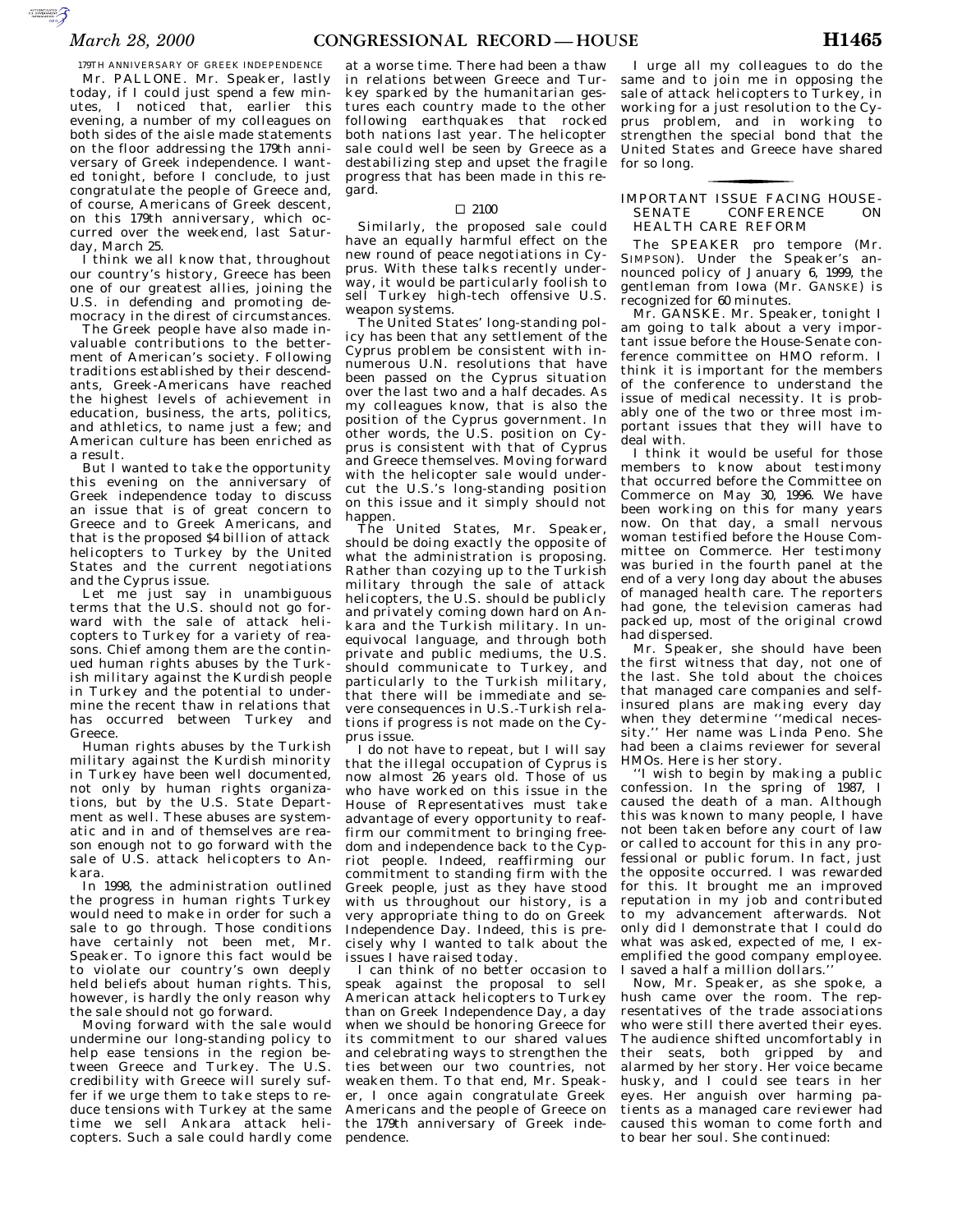''Since that day, I have lived with this act and many others eating into my heart and soul. The primary ethical norm is do no harm. I did worse, I caused death. Instead of using a clumsy bloody weapon, I used the simplest, cleanest of tools: my words. This man died because I denied him a necessary operation to save his heart.'' She continued: ''I felt little pain or remorse at the time. The man's faceless distance soothed my conscience. Like a skilled soldier, I was trained for the moment. When any moral qualms arose, I was to remember, 'I am not denying care, I am only denying payment.'''

Well, by this time, Mr. Speaker, the trade association representatives were staring at the floor. The Congressmen who had spoken on behalf of the HMOs were distinctly uncomfortable. And the staff, several of whom subsequently became representatives of HMO trade associations, were thanking God that this witness came at the end of the day when all the press had left.

Linda Peno's testimony continued: ''At the time, this helped me avoid any sense of responsibility for my decision. Now I am no longer willing to accept the escapist reasoning that allowed me to rationalize that action. I accept my responsibility now for that man's death, as well as for the immeasurable pain and suffering many other decisions of mine caused.''

She then listed the many ways managed care plans deny care to patients, but she emphasized one particular issue, the right to decide what care is medically necessary. She said, ''There is one last activity that I think deserves a special place on this list, and this is what I call the 'smart bomb of cost containment,' and that is medical necessities denials. Even when medical criteria is used, it is rarely developed in any kind of standard, traditional, clinical process. It rarely is standardized across the field. The criteria is rarely available for prior review by the physicians or members of the plan.'' She continued: ''We have enough experience from history to demonstrate the consequences of secretive unregulated systems that go awry.''

Well, Mr. Speaker, after exposing her own transgressions, she closed by urging everyone in the room to examine their own conscience. ''One can only wonder how much pain, suffering and death will we have before we have the courage to change our course. Personally, I have decided that even one death is too much for me.''

The room was stone quiet. The chairman mumbled thank you. Linda Peno could have rationalized her decisions, as so many do ''Well, I was just working within guidelines''; or ''I was just following orders''; or ''We just have to save resources''; or ''Well, this isn't about treatment, it's really just about benefits.'' But this brave woman refused to continue that denial, and she will do penance for her sins for the rest of her life by exposing the dirty little secret of HMOs determining medical necessity.

My colleagues on the conference committee, please keep in mind the fact that no amount of procedural protection or schemes of external review can help patients if insurers are legislatively given broad powers to determine what standards will be used to make decisions about coverage. As this HMO reviewer so poignantly observed, ''Insurers now make treatment decisions by determining what goods and services they will deliver, they will pay for.'

The difference between clinical decisions about medically necessary care and decisions about insurance coverage are especially blurred. Because all but the wealthy rely on insurance, the power of insurers to determine coverage gives them the power to dictate professional standards of care. And make no mistake, along with the question of health plan liability, the determination of who should decide when health care is medically necessary is the key issue in patient protection legislation.

Now, Mr. Speaker, contrary to the claims of HMOs that this is some new concept, for over 200 years most private insurers and third-party payers have viewed as medically necessary those products or services provided in accordance with what is called prevailing standards of medical practice. And the courts have been sensitive to the fact that insurers have a conflict of interest because they stand to gain financially from denying care. So the courts have used ''clinically derived professional standards of care'' to reverse insurers' attempts to deviate from those standards.

This is why it is so important that managed care reform legislation include an independent appeals panel with no financial interest in the outcome, a fair review process utilizing clinical standards of care guaranties that the decision of the review board is made without regard to the financial interest of either the HMO or the doctor. On the other hand, if the review board has to use the health plan's definition of medical necessity, there is no such guaranty.

In response to the growing body of case law, and their own need to demonstrate profitability to shareholders, insurers are now writing contracts that threaten even this minimal level of consumer protection. They are writing contracts in which standards of medical necessity are not only separated from standards of good practice but are also essentially not subject to review.

Let me give my colleagues one example out of many of a health plan's definition of medically necessary services. ''Medical necessity means the shortest, least expensive or least intense level of treatment, care or service rendered or supply provided as determined by us.'' Well, Mr. Speaker, contracts like this demonstrate that some health plans are manipulating the definition of medical necessity to deny appropriate patient care by arbitrarily linking it to

saving money, not the patient's medical needs.

Now, on the surface some may say, well, what is wrong with the least expensive treatment? Well, let me show my colleagues just one example out of thousands I could cite. Before coming to Congress, I was a reconstructive surgeon. I treated children with cleft palates, like this baby. Clinical standards of care would determine that the best treatment is surgical correction. But under this HMO's definition of medical necessity, the shortest, least expensive and least intense level of treatment, that HMO could limit coverage for correction of this child's roof of his mouth to a piece of plastic to fill the hole.

### $\Box$  2115

After all, a piece of plastic would be cheaper. However, instead of condemning this child to a lifetime of using a messy prosthesis, the proper treatment, reconstruction using the child's own tissue, would give this child the best chance at normal speech and a normal life.

But now, Mr. Speaker, now the conference between the House bill, the Norwood-Dingell-Ganske bill, a good strong bill, and the Senate bill, which is a joke, could paradoxically give insurers legislative changes that displace even case law.

Last year, the patient protection legislation that passed the Senate would grant insurers the explicit power to de- $\tilde{f}$ ine "medical necessity" gard to current standards of medical practice. This would be accomplished by allowing insurers to classify as medically unnecessary any procedures not specifically found to be necessary by the insurer's own technical review panel.

The Senate bill would even give insurers the power to determine what evidence would be relevant in evaluating claims for coverage and would permit insurers to classify some coverage decisions as exempt from administrative review.

Now, I know that many of our colleagues in the Senate who supported that Senate bill had no idea about the implications of the ''medical necessity'' provisions in that bill.

Specifically, insurers now want to move away from clinical standards of care applied to particular patients to standard linking medical necessity to what are called population studies or to ''guidelines'' by companies like Milliman & Robertson.

Now, on the surface this may seem to be scientific and rational. However, as a former medical reviewer myself who worked with many insurers, large and small, let me explain why I think it is critical that we stick with ''medical necessity'' as defined by clinical standard of care and that we not bind the independent review panel to the plan's own guidelines.

In the version of patient protection that passed this House, if there is a dispute on a denial of coverage and it goes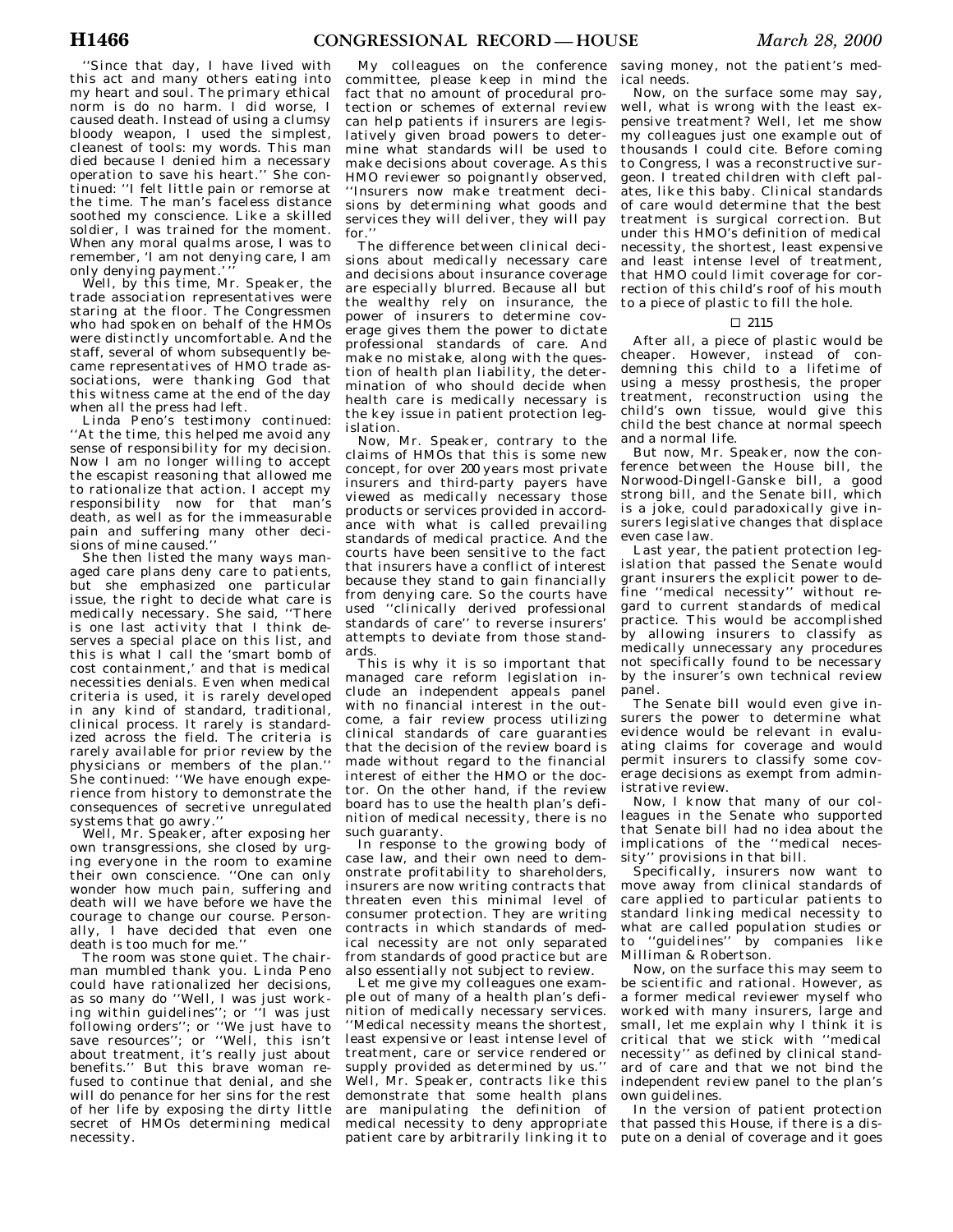through internal review and then goes to external review and to that independent external review panel, unless there is a specific exclusion of coverage, that independent panel can use in its decision many things.

It can use medical literature, the patient's own history, recommendation of specialists, NIH statements. It can even use the plan's own guidelines. But, critically, it is not bound by the plan's own guidelines. That is the provision that we should have come out of conference.

Here are some reasons why we should not rely solely on what are called outcome studies or guidelines. First, sole reliance on broad standards from generalized evidence is not good medical practice. Second, there are practical limits to designing studies that can answer all clinical questions. And third, most of the studies are not of sufficient scientific quality to justify overruling clinical judgment.

Let me explain these points further. And for anyone who wants more depth on this discussion, I refer them to an article by Rosenbaum, et al., in the January 21, 1999, edition of the New England Journal of Medicine.

First, while it may sound counterintuitive, it is not good medicine to solely use outcomes-based studies or guidelines for ''medical necessity," even when the science is rigorous. Why? Because the choice of the outcome is inherently value laden.

The medical reviewer for the HMO is likely, as shown by the above-mentioned contract, to consider cost the essential value. But I would ask my colleagues, what about quality?

Now, as a surgeon, I treated many patients with broken fingers simply by reducing the fracture, putting the bones back in the right place, and splinting the finger. And for most patients, that would restore adequate function. But what about the musician, what about the piano player or the guitar player who needs a better range of motion? In that case, surgery might be necessary. So I would ask, which outcome should be the basis for the decision about insurance coverage, playing the piano or routine functioning?

My point is this: taking care of patients involves much variation. Definitions of ''medical necessity'' have to be flexible enough to take into account the needs of each patient. One-size-fitsall outcomes make irrelevant the doctor's knowledge of the individual patient; and that is bad medicine, period.

Second, there are practical limitations on basing medical necessity on "generalized evidence" or on "guide-<br>lines." particularly as applied by particularly as applied by HMOs.

Much of medicine is as a result of collective experience, and many basic medical treatments have not been studied rigorously. Furthermore, aside from a handful of procedures that are not explicitly covered, most care is not specifically defined in health plans because the numbers of procedures and

the circumstances of their applications are infinite.

In addition, by their very nature, many controlled clinical trial study treatments are in isolation, whereas physicians need to know the benefits of one type of treatment over another in a particular patient.

Prospective randomized comparison studies, on the other hand, are expensive. Given the enormous number of procedures and individual circumstances, if coverage is limited to only those that have scientifically sound generalized outcomes, care could be denied for almost all conditions.

Mr. Speaker, come to think of it, maybe that is why HMOs are so keen to get away from prevailing standard of care.

Third, the validity of HMO guidelines and how they are used is open to question. Medical directors of HMOs were asked to rank the sources of information they used to make medical decisions. Industry guidelines, generated by trade associations, or printed by companies like Milliman & Robertson ranked ahead of information from national experts, government documents, NIH consensus conferences.

The most highly respected source, medical journals, was used in less than 60 percent of the time. Industry guidelines are frequently done, as I mentioned, by a company by the name of Milliman & Robertson. This company is a strategy shop for the HMO industry. This is the same firm that championed drive-through deliveries and outpatient mastectomies. Many times these practice guidelines are not grounded in science but are cookbook recipes derived by actuaries to reduce health care costs.

Here are two examples of the errors of their guidelines. Remember their drive-through deliveries? Remember their outpatient mastectomies? Well, the National Cancer Institute released in June a study that found that women receiving outpatient mastectomies face significantly higher risks of being rehospitalized and have a higher risk of surgery-related complications like infections or blood clots that could be life threatening.

A 1997 study published in the Journal of the American Medical Association showed that babies discharged within a day of birth faced increased risks of developing jaundice, dehydration, and dangerous infections. So much for those specific guidelines from Milliman & Robertson.

The objectivity of medical decisionmaking requires that the results of studies be open to peer review. Yet, much of the decision-making by HMOs is based on unpublished ''proprietary'' and unexamined methods and data. Such secrets and potentially biased guidelines simply cannot be called scientific.

Now, this is not to say that outcomes-based studies do not make up a part of how clinical standards of care are determined, because they do. But

we are all familiar with the ephemeral nature of new "scientific," quotes, studies such as those based on the dangers of Alar.

There has recently been a report in one of the medical journals about discharging patients from a hospital within a day or two of having a heart attack. There was also an editorial in that medical journal expressing severe reservations about that and expressly saying that HMOs and managed care companies should not use this article out of context as an excuse to send heart attack patients home within a day or two of being in the hospital.

Clinical standards of care do take into account valid and replicable studies in the peer-reviewed literature, as well as the results of professional consensus conferences, practice guidelines based on government funded studies, and even guidelines prepared by insurers that have been determined to be free of conflict of interest.

These are all things that can be considered by that independent review panel in the House bill. But they are not bound by any one of them. But most importantly, they also include the patient's individual health and medical information and the clinical judgment of the treating physician.

Well, Mr. Speaker, Congress should pass legislation defining the standard of medical necessity. Because first, the Employee Retirement Income Security Act, ERISA, shields plans from the consequences of most decisions about medical necessity. Second, under ERISA, patients generally can only recover the value of the benefits denied. And third, even this limited remedy is being eroded by insurance contracts that give insurers the authority to make decisions about medical necessity based on questionable evidence.

To ensure those protections, Congress should provide patients with a speedy external review of all coverage disputes, not merely those that insurers decide are subject to review. It is time for Congress to defuse what former HMO reviewer Linda Peno described as the smart bomb of HMOs.

Now, Mr. Speaker, for years Milliman & Robertson, the company that has created the practice guidelines of HMOs, has operated sort of in the background. I think it is time, Mr. Speaker, to shine a spotlight on Milleman & Robertson's role in setting HMO standards that are the smart bombs that this HMO reviewer described as giving her authority to kill a man.

The operating practices of this company are just becoming public because of fact-finding in a lawsuit that has been filed by two pediatricians, two pediatric doctors, Tom Cleary and Bill Riley, who charged that the company falsely credited them as coauthors of a book on pediatric utilization review.

These pediatricians are filing suit not just because they did not write the sections that Milliman & Robertson credits to them, but to get the book off the market because they consider the